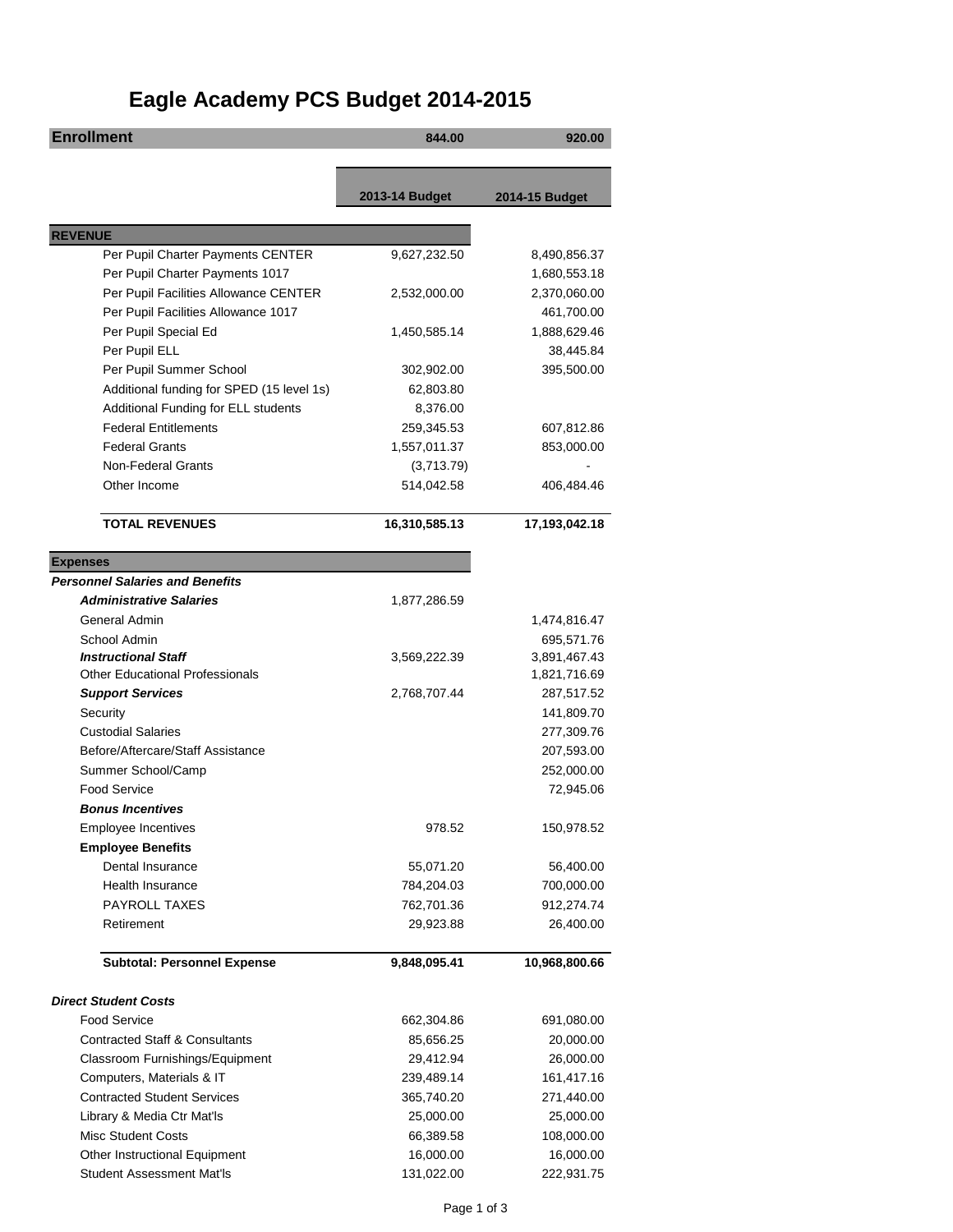## **Eagle Academy PCS Budget 2014-2015**

| 2013-14 Budget<br>2014-15 Budget<br><b>Summer School Expenses</b><br>15,000.00<br>52,500.00<br><b>Student Supplies &amp; Materials</b><br>244,983.32<br>220,000.00<br>Parent/Staff Program<br>4,307.79<br>20,000.00<br>Textbooks/Curriculum<br>291,959.29<br>90,000.00<br>Depreciation<br>147,475.05<br>147,475.05<br><b>Subtotal: Direct Student Expense</b><br>2,324,740.43<br>2,071,843.96<br>Copying & Printing<br>13,421.45<br>19,000.00<br>Equipment rental/Maintenace<br>73,872.65<br>56,000.00<br>Miscellaneous: Miscellaneous-Other<br>17,004.95<br>24,000.00<br>Office Furnishings/Equip<br>8,000.00<br>10,000.00<br>Postage & shipping<br>3,304.57<br>6,000.00<br>Supplies & materials<br>71,616.00<br>70,000.00<br>Telephone<br>192,811.87<br>136,136.00<br>Depreciation<br>16,045.90<br>18,000.00<br><b>Subtotal: Office Expenses</b><br>396,077.39<br>339,136.00<br><b>Occupancy Expenses</b><br>Mortgage Interest<br>\$369,139.68<br>\$478,544.24<br>Mortgage Principal Payments<br>\$677,550.49<br>\$1,268,108.58<br><b>Real Estate Tax</b><br>\$193,053.21<br>\$193,053.21<br><b>Operating Expenses</b><br>\$9,147.70<br>\$323.40<br>\$344,944.25<br>\$359,602.56<br>Lease<br><b>Contracted Building Svcs</b><br>\$105,358.30<br>\$101,574.00<br>Equipment Rental & Maintenance<br>\$6,700.00<br>\$10,000.00<br>Janitorial supplies<br>\$52,000.00<br>\$60,000.00<br>Maintenance & Repairs<br>\$9,000.00<br>\$27,000.00<br>Miscellaneous-Occupancy<br>3,500.00<br>20,000.00<br><b>Utilities</b><br>198,489.02<br>230,000.00<br>Amortization<br>79,740.10<br>79,740.10<br>533,917.33<br>Depreciation<br>600,000.00<br><b>Subtotal: Occupancy Expenses</b><br>\$2,582,540.08<br>\$3,427,946.09<br><b>General Expenses</b><br><b>Professional Services</b><br>481,328.34<br>367,406.99<br>Marketing/Advertising<br>117,593.30<br>20,000.00<br><b>Staff Development</b><br>657,033.62<br>122,725.25<br><b>Administrative Fees</b><br>83,874.71<br>85,965.21<br>122,996.15<br>Insurance<br>67,429.00<br><b>Interest Expenses</b><br>3,621.46<br>Misc. General Svcs<br>102,194.96<br>79,757.39<br>Travel<br>91,628.36<br>91,628.36<br><b>Depreciation Expense</b><br>21,000.00<br>20,973.56<br><b>Subtotal: General Expenses</b><br>1,681,244.46<br>855,912.20<br><b>TOTAL ORDINARY EXPENSES</b><br>16,832,697.77<br>17,663,638.91 | <b>Enrollment</b>      | 844.00 | 920.00 |
|-----------------------------------------------------------------------------------------------------------------------------------------------------------------------------------------------------------------------------------------------------------------------------------------------------------------------------------------------------------------------------------------------------------------------------------------------------------------------------------------------------------------------------------------------------------------------------------------------------------------------------------------------------------------------------------------------------------------------------------------------------------------------------------------------------------------------------------------------------------------------------------------------------------------------------------------------------------------------------------------------------------------------------------------------------------------------------------------------------------------------------------------------------------------------------------------------------------------------------------------------------------------------------------------------------------------------------------------------------------------------------------------------------------------------------------------------------------------------------------------------------------------------------------------------------------------------------------------------------------------------------------------------------------------------------------------------------------------------------------------------------------------------------------------------------------------------------------------------------------------------------------------------------------------------------------------------------------------------------------------------------------------------------------------------------------------------------------------------------------------------------------------------------------------------------------------------------------------------------------------------------------------------------------------------------------------------------------------------|------------------------|--------|--------|
|                                                                                                                                                                                                                                                                                                                                                                                                                                                                                                                                                                                                                                                                                                                                                                                                                                                                                                                                                                                                                                                                                                                                                                                                                                                                                                                                                                                                                                                                                                                                                                                                                                                                                                                                                                                                                                                                                                                                                                                                                                                                                                                                                                                                                                                                                                                                               |                        |        |        |
|                                                                                                                                                                                                                                                                                                                                                                                                                                                                                                                                                                                                                                                                                                                                                                                                                                                                                                                                                                                                                                                                                                                                                                                                                                                                                                                                                                                                                                                                                                                                                                                                                                                                                                                                                                                                                                                                                                                                                                                                                                                                                                                                                                                                                                                                                                                                               |                        |        |        |
|                                                                                                                                                                                                                                                                                                                                                                                                                                                                                                                                                                                                                                                                                                                                                                                                                                                                                                                                                                                                                                                                                                                                                                                                                                                                                                                                                                                                                                                                                                                                                                                                                                                                                                                                                                                                                                                                                                                                                                                                                                                                                                                                                                                                                                                                                                                                               |                        |        |        |
|                                                                                                                                                                                                                                                                                                                                                                                                                                                                                                                                                                                                                                                                                                                                                                                                                                                                                                                                                                                                                                                                                                                                                                                                                                                                                                                                                                                                                                                                                                                                                                                                                                                                                                                                                                                                                                                                                                                                                                                                                                                                                                                                                                                                                                                                                                                                               |                        |        |        |
|                                                                                                                                                                                                                                                                                                                                                                                                                                                                                                                                                                                                                                                                                                                                                                                                                                                                                                                                                                                                                                                                                                                                                                                                                                                                                                                                                                                                                                                                                                                                                                                                                                                                                                                                                                                                                                                                                                                                                                                                                                                                                                                                                                                                                                                                                                                                               |                        |        |        |
|                                                                                                                                                                                                                                                                                                                                                                                                                                                                                                                                                                                                                                                                                                                                                                                                                                                                                                                                                                                                                                                                                                                                                                                                                                                                                                                                                                                                                                                                                                                                                                                                                                                                                                                                                                                                                                                                                                                                                                                                                                                                                                                                                                                                                                                                                                                                               |                        |        |        |
|                                                                                                                                                                                                                                                                                                                                                                                                                                                                                                                                                                                                                                                                                                                                                                                                                                                                                                                                                                                                                                                                                                                                                                                                                                                                                                                                                                                                                                                                                                                                                                                                                                                                                                                                                                                                                                                                                                                                                                                                                                                                                                                                                                                                                                                                                                                                               |                        |        |        |
|                                                                                                                                                                                                                                                                                                                                                                                                                                                                                                                                                                                                                                                                                                                                                                                                                                                                                                                                                                                                                                                                                                                                                                                                                                                                                                                                                                                                                                                                                                                                                                                                                                                                                                                                                                                                                                                                                                                                                                                                                                                                                                                                                                                                                                                                                                                                               |                        |        |        |
|                                                                                                                                                                                                                                                                                                                                                                                                                                                                                                                                                                                                                                                                                                                                                                                                                                                                                                                                                                                                                                                                                                                                                                                                                                                                                                                                                                                                                                                                                                                                                                                                                                                                                                                                                                                                                                                                                                                                                                                                                                                                                                                                                                                                                                                                                                                                               |                        |        |        |
|                                                                                                                                                                                                                                                                                                                                                                                                                                                                                                                                                                                                                                                                                                                                                                                                                                                                                                                                                                                                                                                                                                                                                                                                                                                                                                                                                                                                                                                                                                                                                                                                                                                                                                                                                                                                                                                                                                                                                                                                                                                                                                                                                                                                                                                                                                                                               |                        |        |        |
|                                                                                                                                                                                                                                                                                                                                                                                                                                                                                                                                                                                                                                                                                                                                                                                                                                                                                                                                                                                                                                                                                                                                                                                                                                                                                                                                                                                                                                                                                                                                                                                                                                                                                                                                                                                                                                                                                                                                                                                                                                                                                                                                                                                                                                                                                                                                               | <b>Office Expenses</b> |        |        |
|                                                                                                                                                                                                                                                                                                                                                                                                                                                                                                                                                                                                                                                                                                                                                                                                                                                                                                                                                                                                                                                                                                                                                                                                                                                                                                                                                                                                                                                                                                                                                                                                                                                                                                                                                                                                                                                                                                                                                                                                                                                                                                                                                                                                                                                                                                                                               |                        |        |        |
|                                                                                                                                                                                                                                                                                                                                                                                                                                                                                                                                                                                                                                                                                                                                                                                                                                                                                                                                                                                                                                                                                                                                                                                                                                                                                                                                                                                                                                                                                                                                                                                                                                                                                                                                                                                                                                                                                                                                                                                                                                                                                                                                                                                                                                                                                                                                               |                        |        |        |
|                                                                                                                                                                                                                                                                                                                                                                                                                                                                                                                                                                                                                                                                                                                                                                                                                                                                                                                                                                                                                                                                                                                                                                                                                                                                                                                                                                                                                                                                                                                                                                                                                                                                                                                                                                                                                                                                                                                                                                                                                                                                                                                                                                                                                                                                                                                                               |                        |        |        |
|                                                                                                                                                                                                                                                                                                                                                                                                                                                                                                                                                                                                                                                                                                                                                                                                                                                                                                                                                                                                                                                                                                                                                                                                                                                                                                                                                                                                                                                                                                                                                                                                                                                                                                                                                                                                                                                                                                                                                                                                                                                                                                                                                                                                                                                                                                                                               |                        |        |        |
|                                                                                                                                                                                                                                                                                                                                                                                                                                                                                                                                                                                                                                                                                                                                                                                                                                                                                                                                                                                                                                                                                                                                                                                                                                                                                                                                                                                                                                                                                                                                                                                                                                                                                                                                                                                                                                                                                                                                                                                                                                                                                                                                                                                                                                                                                                                                               |                        |        |        |
|                                                                                                                                                                                                                                                                                                                                                                                                                                                                                                                                                                                                                                                                                                                                                                                                                                                                                                                                                                                                                                                                                                                                                                                                                                                                                                                                                                                                                                                                                                                                                                                                                                                                                                                                                                                                                                                                                                                                                                                                                                                                                                                                                                                                                                                                                                                                               |                        |        |        |
|                                                                                                                                                                                                                                                                                                                                                                                                                                                                                                                                                                                                                                                                                                                                                                                                                                                                                                                                                                                                                                                                                                                                                                                                                                                                                                                                                                                                                                                                                                                                                                                                                                                                                                                                                                                                                                                                                                                                                                                                                                                                                                                                                                                                                                                                                                                                               |                        |        |        |
|                                                                                                                                                                                                                                                                                                                                                                                                                                                                                                                                                                                                                                                                                                                                                                                                                                                                                                                                                                                                                                                                                                                                                                                                                                                                                                                                                                                                                                                                                                                                                                                                                                                                                                                                                                                                                                                                                                                                                                                                                                                                                                                                                                                                                                                                                                                                               |                        |        |        |
|                                                                                                                                                                                                                                                                                                                                                                                                                                                                                                                                                                                                                                                                                                                                                                                                                                                                                                                                                                                                                                                                                                                                                                                                                                                                                                                                                                                                                                                                                                                                                                                                                                                                                                                                                                                                                                                                                                                                                                                                                                                                                                                                                                                                                                                                                                                                               |                        |        |        |
|                                                                                                                                                                                                                                                                                                                                                                                                                                                                                                                                                                                                                                                                                                                                                                                                                                                                                                                                                                                                                                                                                                                                                                                                                                                                                                                                                                                                                                                                                                                                                                                                                                                                                                                                                                                                                                                                                                                                                                                                                                                                                                                                                                                                                                                                                                                                               |                        |        |        |
|                                                                                                                                                                                                                                                                                                                                                                                                                                                                                                                                                                                                                                                                                                                                                                                                                                                                                                                                                                                                                                                                                                                                                                                                                                                                                                                                                                                                                                                                                                                                                                                                                                                                                                                                                                                                                                                                                                                                                                                                                                                                                                                                                                                                                                                                                                                                               |                        |        |        |
|                                                                                                                                                                                                                                                                                                                                                                                                                                                                                                                                                                                                                                                                                                                                                                                                                                                                                                                                                                                                                                                                                                                                                                                                                                                                                                                                                                                                                                                                                                                                                                                                                                                                                                                                                                                                                                                                                                                                                                                                                                                                                                                                                                                                                                                                                                                                               |                        |        |        |
|                                                                                                                                                                                                                                                                                                                                                                                                                                                                                                                                                                                                                                                                                                                                                                                                                                                                                                                                                                                                                                                                                                                                                                                                                                                                                                                                                                                                                                                                                                                                                                                                                                                                                                                                                                                                                                                                                                                                                                                                                                                                                                                                                                                                                                                                                                                                               |                        |        |        |
|                                                                                                                                                                                                                                                                                                                                                                                                                                                                                                                                                                                                                                                                                                                                                                                                                                                                                                                                                                                                                                                                                                                                                                                                                                                                                                                                                                                                                                                                                                                                                                                                                                                                                                                                                                                                                                                                                                                                                                                                                                                                                                                                                                                                                                                                                                                                               |                        |        |        |
|                                                                                                                                                                                                                                                                                                                                                                                                                                                                                                                                                                                                                                                                                                                                                                                                                                                                                                                                                                                                                                                                                                                                                                                                                                                                                                                                                                                                                                                                                                                                                                                                                                                                                                                                                                                                                                                                                                                                                                                                                                                                                                                                                                                                                                                                                                                                               |                        |        |        |
|                                                                                                                                                                                                                                                                                                                                                                                                                                                                                                                                                                                                                                                                                                                                                                                                                                                                                                                                                                                                                                                                                                                                                                                                                                                                                                                                                                                                                                                                                                                                                                                                                                                                                                                                                                                                                                                                                                                                                                                                                                                                                                                                                                                                                                                                                                                                               |                        |        |        |
|                                                                                                                                                                                                                                                                                                                                                                                                                                                                                                                                                                                                                                                                                                                                                                                                                                                                                                                                                                                                                                                                                                                                                                                                                                                                                                                                                                                                                                                                                                                                                                                                                                                                                                                                                                                                                                                                                                                                                                                                                                                                                                                                                                                                                                                                                                                                               |                        |        |        |
|                                                                                                                                                                                                                                                                                                                                                                                                                                                                                                                                                                                                                                                                                                                                                                                                                                                                                                                                                                                                                                                                                                                                                                                                                                                                                                                                                                                                                                                                                                                                                                                                                                                                                                                                                                                                                                                                                                                                                                                                                                                                                                                                                                                                                                                                                                                                               |                        |        |        |
|                                                                                                                                                                                                                                                                                                                                                                                                                                                                                                                                                                                                                                                                                                                                                                                                                                                                                                                                                                                                                                                                                                                                                                                                                                                                                                                                                                                                                                                                                                                                                                                                                                                                                                                                                                                                                                                                                                                                                                                                                                                                                                                                                                                                                                                                                                                                               |                        |        |        |
|                                                                                                                                                                                                                                                                                                                                                                                                                                                                                                                                                                                                                                                                                                                                                                                                                                                                                                                                                                                                                                                                                                                                                                                                                                                                                                                                                                                                                                                                                                                                                                                                                                                                                                                                                                                                                                                                                                                                                                                                                                                                                                                                                                                                                                                                                                                                               |                        |        |        |
|                                                                                                                                                                                                                                                                                                                                                                                                                                                                                                                                                                                                                                                                                                                                                                                                                                                                                                                                                                                                                                                                                                                                                                                                                                                                                                                                                                                                                                                                                                                                                                                                                                                                                                                                                                                                                                                                                                                                                                                                                                                                                                                                                                                                                                                                                                                                               |                        |        |        |
|                                                                                                                                                                                                                                                                                                                                                                                                                                                                                                                                                                                                                                                                                                                                                                                                                                                                                                                                                                                                                                                                                                                                                                                                                                                                                                                                                                                                                                                                                                                                                                                                                                                                                                                                                                                                                                                                                                                                                                                                                                                                                                                                                                                                                                                                                                                                               |                        |        |        |
|                                                                                                                                                                                                                                                                                                                                                                                                                                                                                                                                                                                                                                                                                                                                                                                                                                                                                                                                                                                                                                                                                                                                                                                                                                                                                                                                                                                                                                                                                                                                                                                                                                                                                                                                                                                                                                                                                                                                                                                                                                                                                                                                                                                                                                                                                                                                               |                        |        |        |
|                                                                                                                                                                                                                                                                                                                                                                                                                                                                                                                                                                                                                                                                                                                                                                                                                                                                                                                                                                                                                                                                                                                                                                                                                                                                                                                                                                                                                                                                                                                                                                                                                                                                                                                                                                                                                                                                                                                                                                                                                                                                                                                                                                                                                                                                                                                                               |                        |        |        |
|                                                                                                                                                                                                                                                                                                                                                                                                                                                                                                                                                                                                                                                                                                                                                                                                                                                                                                                                                                                                                                                                                                                                                                                                                                                                                                                                                                                                                                                                                                                                                                                                                                                                                                                                                                                                                                                                                                                                                                                                                                                                                                                                                                                                                                                                                                                                               |                        |        |        |
|                                                                                                                                                                                                                                                                                                                                                                                                                                                                                                                                                                                                                                                                                                                                                                                                                                                                                                                                                                                                                                                                                                                                                                                                                                                                                                                                                                                                                                                                                                                                                                                                                                                                                                                                                                                                                                                                                                                                                                                                                                                                                                                                                                                                                                                                                                                                               |                        |        |        |
|                                                                                                                                                                                                                                                                                                                                                                                                                                                                                                                                                                                                                                                                                                                                                                                                                                                                                                                                                                                                                                                                                                                                                                                                                                                                                                                                                                                                                                                                                                                                                                                                                                                                                                                                                                                                                                                                                                                                                                                                                                                                                                                                                                                                                                                                                                                                               |                        |        |        |
|                                                                                                                                                                                                                                                                                                                                                                                                                                                                                                                                                                                                                                                                                                                                                                                                                                                                                                                                                                                                                                                                                                                                                                                                                                                                                                                                                                                                                                                                                                                                                                                                                                                                                                                                                                                                                                                                                                                                                                                                                                                                                                                                                                                                                                                                                                                                               |                        |        |        |
|                                                                                                                                                                                                                                                                                                                                                                                                                                                                                                                                                                                                                                                                                                                                                                                                                                                                                                                                                                                                                                                                                                                                                                                                                                                                                                                                                                                                                                                                                                                                                                                                                                                                                                                                                                                                                                                                                                                                                                                                                                                                                                                                                                                                                                                                                                                                               |                        |        |        |
|                                                                                                                                                                                                                                                                                                                                                                                                                                                                                                                                                                                                                                                                                                                                                                                                                                                                                                                                                                                                                                                                                                                                                                                                                                                                                                                                                                                                                                                                                                                                                                                                                                                                                                                                                                                                                                                                                                                                                                                                                                                                                                                                                                                                                                                                                                                                               |                        |        |        |
|                                                                                                                                                                                                                                                                                                                                                                                                                                                                                                                                                                                                                                                                                                                                                                                                                                                                                                                                                                                                                                                                                                                                                                                                                                                                                                                                                                                                                                                                                                                                                                                                                                                                                                                                                                                                                                                                                                                                                                                                                                                                                                                                                                                                                                                                                                                                               |                        |        |        |
|                                                                                                                                                                                                                                                                                                                                                                                                                                                                                                                                                                                                                                                                                                                                                                                                                                                                                                                                                                                                                                                                                                                                                                                                                                                                                                                                                                                                                                                                                                                                                                                                                                                                                                                                                                                                                                                                                                                                                                                                                                                                                                                                                                                                                                                                                                                                               |                        |        |        |
|                                                                                                                                                                                                                                                                                                                                                                                                                                                                                                                                                                                                                                                                                                                                                                                                                                                                                                                                                                                                                                                                                                                                                                                                                                                                                                                                                                                                                                                                                                                                                                                                                                                                                                                                                                                                                                                                                                                                                                                                                                                                                                                                                                                                                                                                                                                                               |                        |        |        |
|                                                                                                                                                                                                                                                                                                                                                                                                                                                                                                                                                                                                                                                                                                                                                                                                                                                                                                                                                                                                                                                                                                                                                                                                                                                                                                                                                                                                                                                                                                                                                                                                                                                                                                                                                                                                                                                                                                                                                                                                                                                                                                                                                                                                                                                                                                                                               |                        |        |        |
|                                                                                                                                                                                                                                                                                                                                                                                                                                                                                                                                                                                                                                                                                                                                                                                                                                                                                                                                                                                                                                                                                                                                                                                                                                                                                                                                                                                                                                                                                                                                                                                                                                                                                                                                                                                                                                                                                                                                                                                                                                                                                                                                                                                                                                                                                                                                               |                        |        |        |
|                                                                                                                                                                                                                                                                                                                                                                                                                                                                                                                                                                                                                                                                                                                                                                                                                                                                                                                                                                                                                                                                                                                                                                                                                                                                                                                                                                                                                                                                                                                                                                                                                                                                                                                                                                                                                                                                                                                                                                                                                                                                                                                                                                                                                                                                                                                                               |                        |        |        |

*Additional Cash Flow Adjustments / Capital Budget*